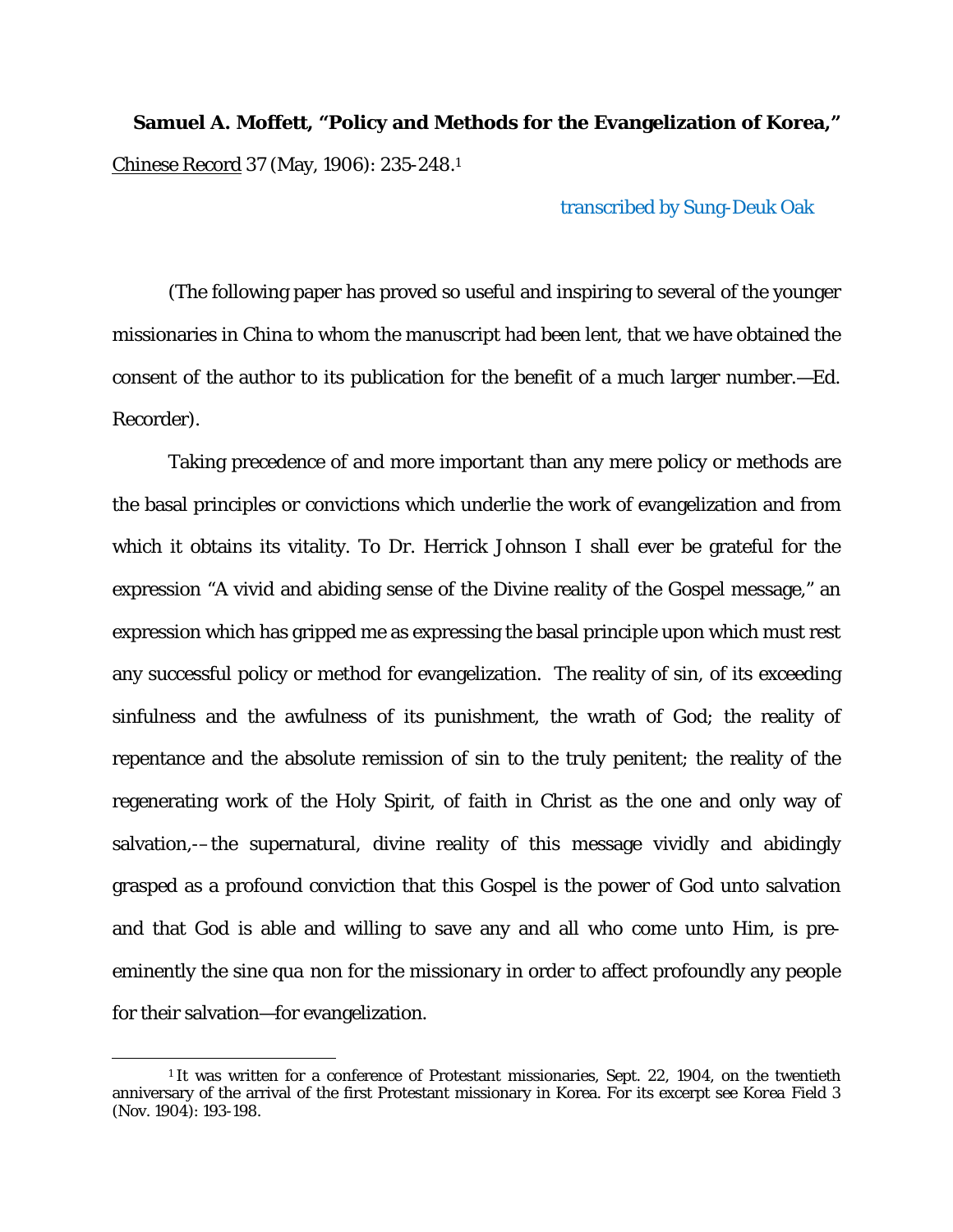I would place therefore—

First.—The cultivation and conservation of this conviction, for upon this Satan makes his chief attack, knowing full well <235/6> that in so far as he weakens this conviction, in so far he has blunted the most formidable instrument in the hands of the missionary in his warfare against Satan's dominion over the world and in his evangelization of the world for his Lord and Master Jesus Christ. I am deeply convinced that our greatest need in the evangelization of Korea is unquestioning reliance upon the Gospel itself, the Word of God in its principal teachings of sin and salvation; a belief that when God ordained that by the foolishness of preaching men were to be saved, He ordained that which in His infinite wisdom He knew to be the best agency for the redemption of man; a belief that the Spirit of God does and will honor the use of the Word of God alone and that in so far as we trust in secondary agencies for reclaiming the heathen, in so far we have given up faith in the primary agency and prevent the Spirit of God from using His instrument which God ordained should be the means for the salvation of the world. What will militate most against the evangelization of Korea will be a lack of faith in the power of the Gospel itself, a belief (not acknowledged nor consciously held but nevertheless real) that there must be something used as a bait to bring people under the power of the Gospel, that secondary agencies which appeal to the natural man must be used as an attraction which will dispose favorably to a hearing of the Gospel. The danger is that there be a relegating of the Gospel (not avowedly or intentionally, but practically) to the secondary place,--an elimination to a large extent of the very means and the only means which the Spirit of God has given us to believe that He will use to bring souls into reconciliation with God. This will be avoided in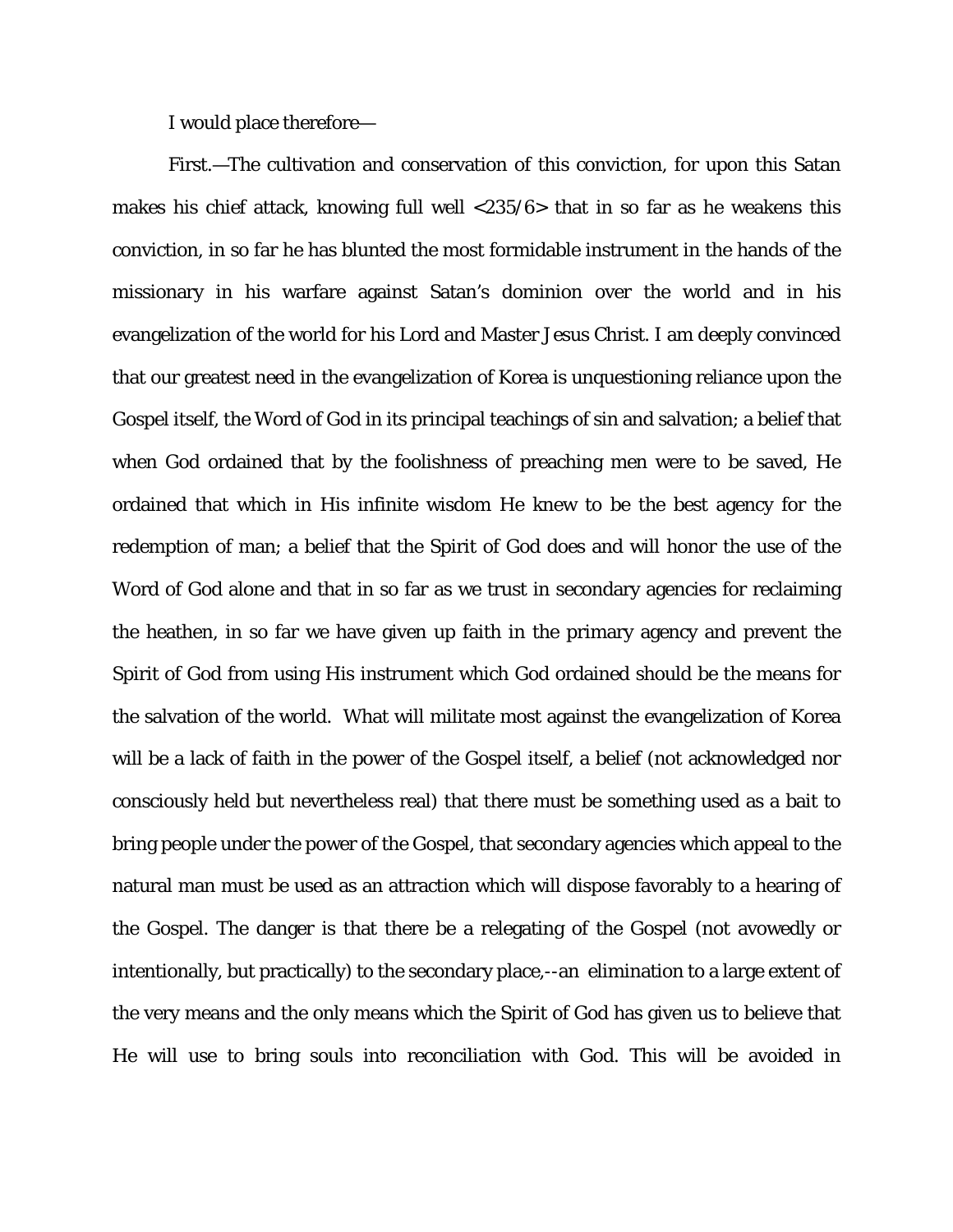proportion as we are possessed by the conviction and a vivid and abiding sense of the Divine reality of the Gospel message.

Second.—I would place next in order for our thought (not distinguishing as to order of importance)–-the determination to make it the one chief interest, the all absorbing task of one's life to preach this Gospel and bring it into contact with the people in the belief that the Gospel message is the one thing of importance to every man, the one thing which he needs. Nothing should come in to prevent a close, intimate, loving contact with the people, a sympathetic entrance into their inner life, their ways of thinking, their weaknesses, prejudices, preferences, their trials and sorrows and spiritual struggles,–-a real love and sympathy for them, not an abstract interest in <236/7> them as so many heathen to be converted, baptized and reported upon as so much in the way of mission assets, but an unfeigned, living, personal touch and love and sympathy for individuals with a heart yearning for a transformation of their lives through a personal faith in Christ. Dominated by a sense of the supreme importance of our message to this people as the one and only reason for our being here, as the one and only thing in which we are interested or which we have which is of any real use to them, we shall in daily contact inevitably give the impression that we ourselves believe there is naught of really great import to them but the truths of sin and salvation and that practically we have no other interest and naught else of real interest, our message being the supreme concern of man, both for this life and that which is to come. This conviction deeply inwrought into our very being and dominating us we will talk, walk, eat, sleep and think the Gospel all day and every day in natural, informal contact with any one and every one until the conviction is forced upon others that we believe this to be the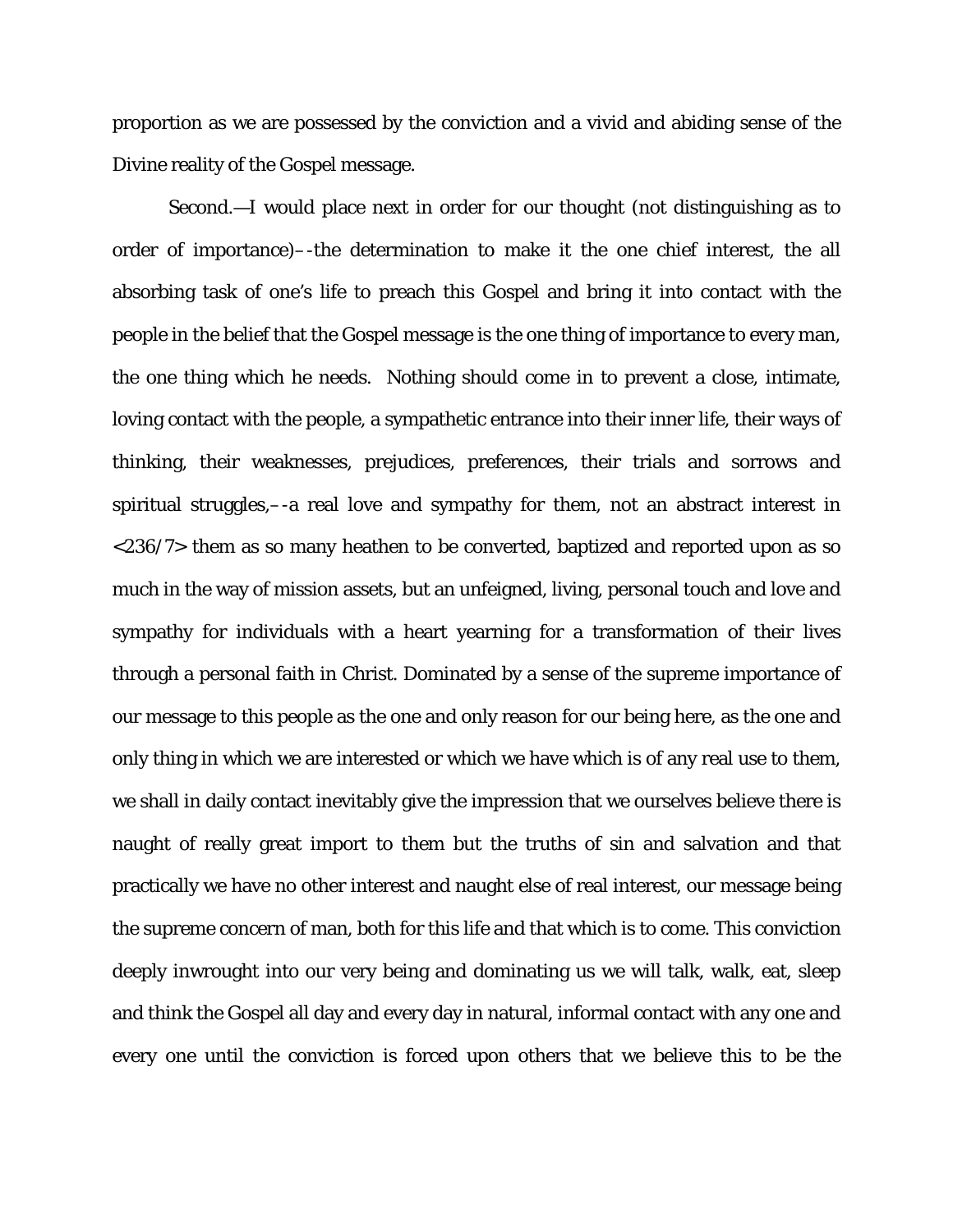supreme interest of life and that our all-absorbing passion is the work of soul-saving, of soul-developing.

Third.—The conviction that the spiritual advantages of Christianity are preeminently *the* advantages, the value of the Gospel message and therefore the placing of the spiritual advantages in the forefront and the basing of all appeals upon these. There are many secondary advantages, the results of Christianity, and the temporal blessings which accrue to the Christian are often very great indeed and stand out with great prominence. These are the advantages which appeal to and receive the commendation of the statesman, the reformer, the politician, the merchant, the man of the world; but in the proclamation of the Gospel, when the material, financial, intellectual or political advantages of the spread of Christianity are placed in the forefront, then the appeal is to the natural man, to the lower motives, and this appeal to any other motives than the highest based upon man's spiritual needs is a discarding of the most powerful agency placed in our hands, is a dropping of the use of the supernatural, and indicates a lack of faith in the spiritual and in the power of the Spirit of God to affect by spiritual truth in its appeal to man's spiritual needs his acceptance of the Gospel. The Spirit of God does not bless lack of faith but does honor and bless an unquestioning faith and reliance upon spiritual means to affect spiritual ends. With an <237/8> implicit faith in the power of the appeal to man's spiritual needs—the keeping in the background of all the secondary advantages of political influence, of worldly advancement, of educational opportunities, anything which appeals most strongly to man's selfish nature, and the placing in the forefront always and everywhere the joy of reconciliation and communion with God, the relief from sin and its punishment, the assurance of the love of God and of the pardon of sin, the hope of eternal life, the comfort and peace of the believer from the indwelling of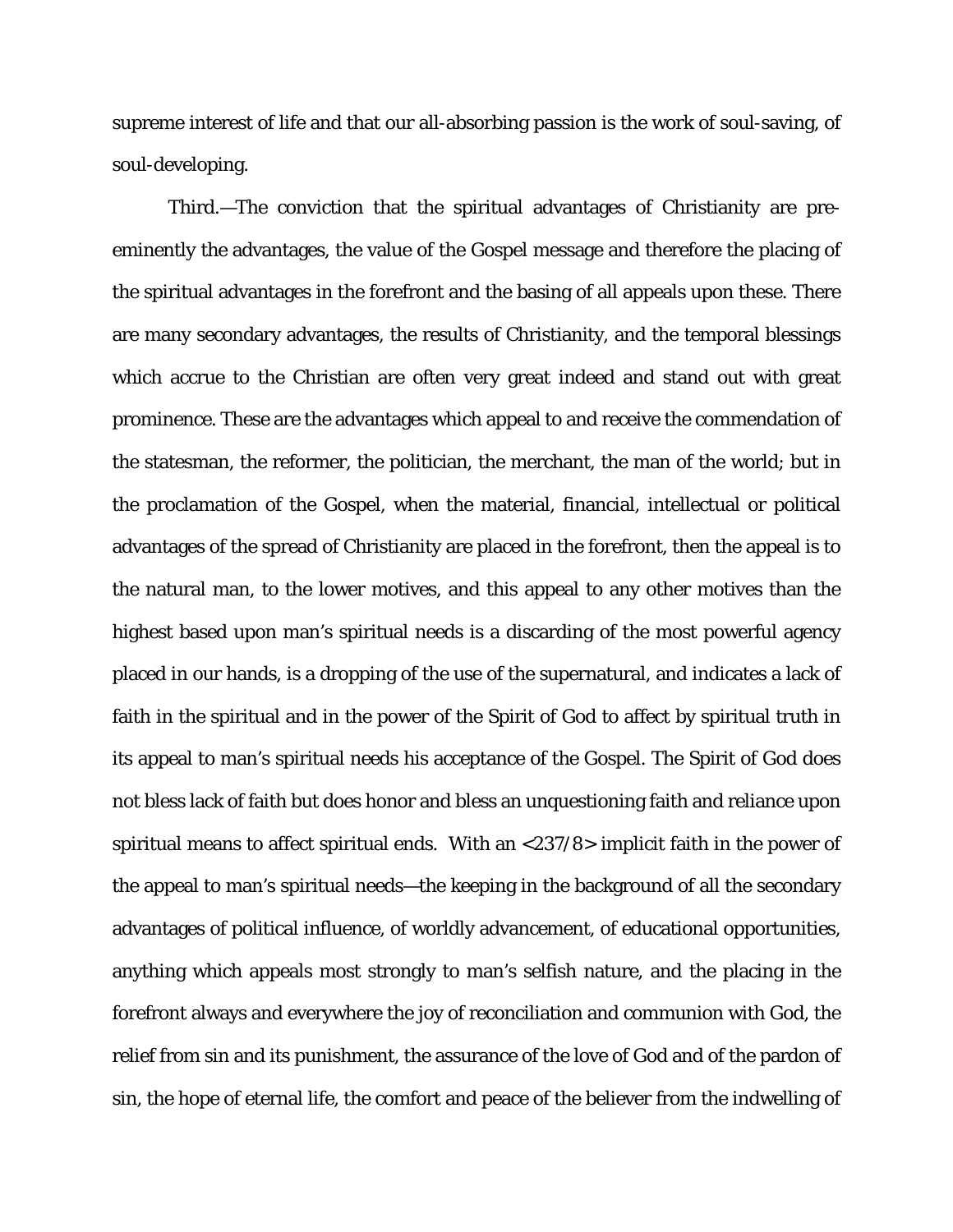the Holy Spirit, the sympathy and help of Christ in all the trials and sorrows and struggles of life, the eventual triumph of justice and righteousness and the establishment of God's kingdom in righteousness and glory—these great uplifting, inspiring truths which are the preeminent and real and eternal blessings of Christianity—the keeping of these in the forefront and appealing to men to believe in Christ because of the inherent eternal need of man as a spiritual being for these blessings of fellowship with God through Jesus Christ—this is to make use of that which the Spirit of God delights to honor and which becomes the power of God unto salvation giving as the result in the hearts and minds of men a faith which rests upon no mere temporary or temporal advantage but rests solidly upon the eternal verities of spiritual truth. With a conviction born of an experience of the inestimable worth of these spiritual blessings we can hold forth to these people the spiritual joys and blessings of Christianity as far outweighing in importance and value any material prosperity, and can bring them to the same appreciation of the value of spiritual blessings, so that with Paul they will count all but loss in order to win Christ and will count as their greatest, most priceless treasure their fellowship with Christ, to retain which they will willingly endure persecution, the loss of all worldly gain or possessions, yea even life itself, and will count it all joy to suffer and to endure persecution for His sake. According to one's convictions as to the relative value of the advantages to be derived from Christianity, will be the policy he will pursue in presenting Christianity to the people, and for the real evangelization of Korea I do not think we can exaggerate the importance of this as one of the underlying, basal principles—a conviction that the spiritual advantages are preeminently the advantages to be placed in the forefront and upon which the appeals to men are to be based. In order to this, certain distinctions must be clearly made and kept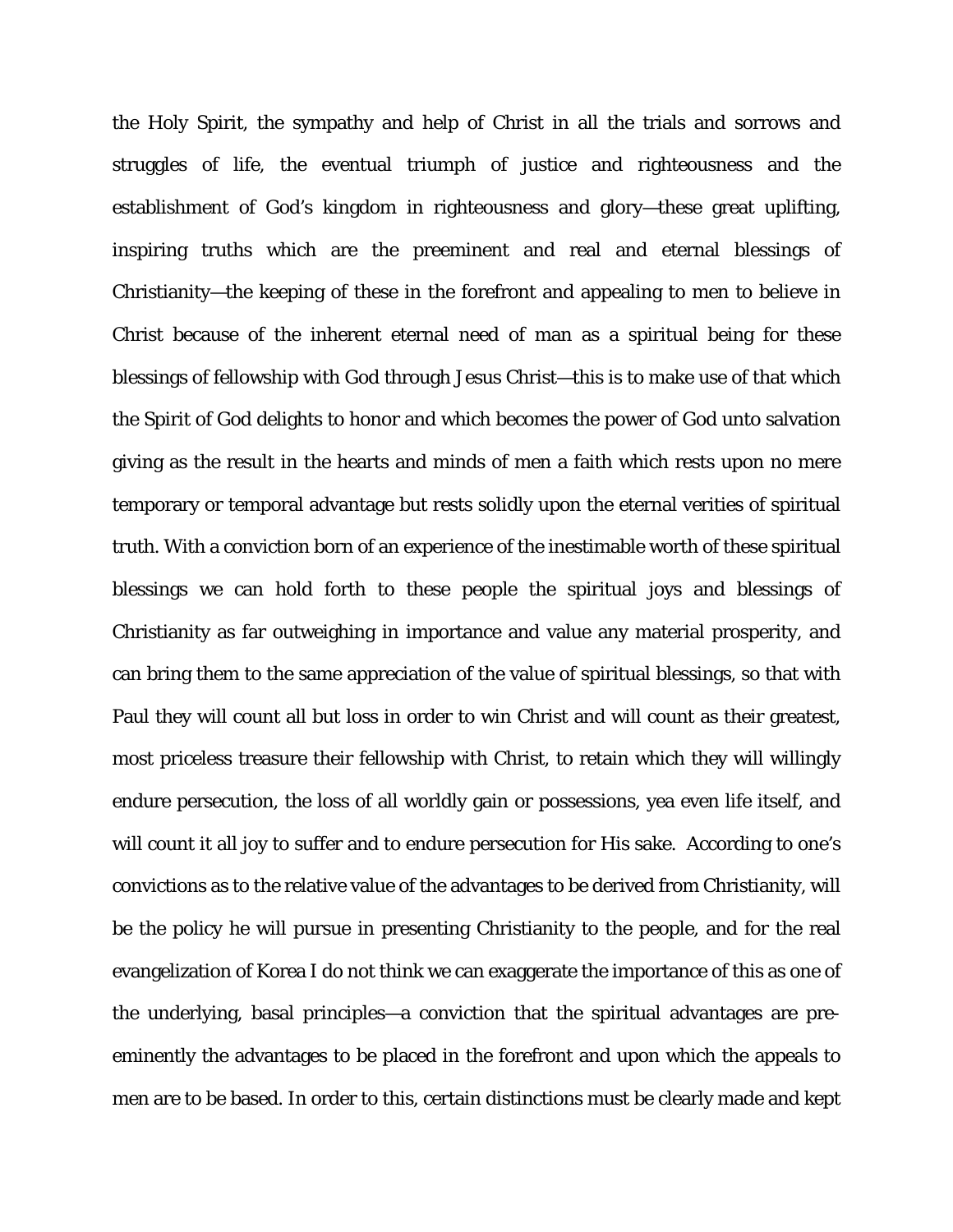<238/9> constantly in mind. Reformation is not redemption. Salvation from sin, not mere moral reformation, is the essence of the Gospel message. Civilization is not Christianity. Western ideas, customs and inventions are not an essential part of Christianity. In fact many Oriental ideas and customs conform more nearly to the scriptural ideas than do some of the peculiar notions and customs of the Western world and the introduction of much that is considered a part of Western civilization is a hindrance rather than a help to spiritual life. Our commission is to introduce spiritual Christianity, not Western civilization. Education is not regeneration. We are not called upon in the evangelization of Korea to provide a secular education for the heathen, but are commissioned to preach the Gospel to the heathen and to establish the Church of Jesus Christ. We might educate the heathen for centuries and yet fail to establish the church or evangelize the nation, but we cannot establish the church without having as a natural and necessary outgrowth of the church a Christian education for its own people a powerful factor of the church in the evangelization of the nation. I quote Mr. Speer as follows: "Let us not confuse evangelization with the accessory and necessary results of evangelization which flow from it." Evangelization "plants among communities of men forces that create new social combinations. Missions are powerful to transform the face of society, because they ignore the face of society and deal with it at the heart."

 Fourth.—A strong faith, a victorious, enthusiastic faith in God and His message. A faith in the power of the Gospel itself to carry conviction to the heart of any man and to do for the heathen all that it has done and now does for us. We need to believe and act upon the belief that it can transform character, lead to true repentance and hatred of sin, give strength to resist temptation and overcome sin, uphold in a consistent Christian life, and comfort and sustain in the midst of persecution, trial, sorrow and loss. In the face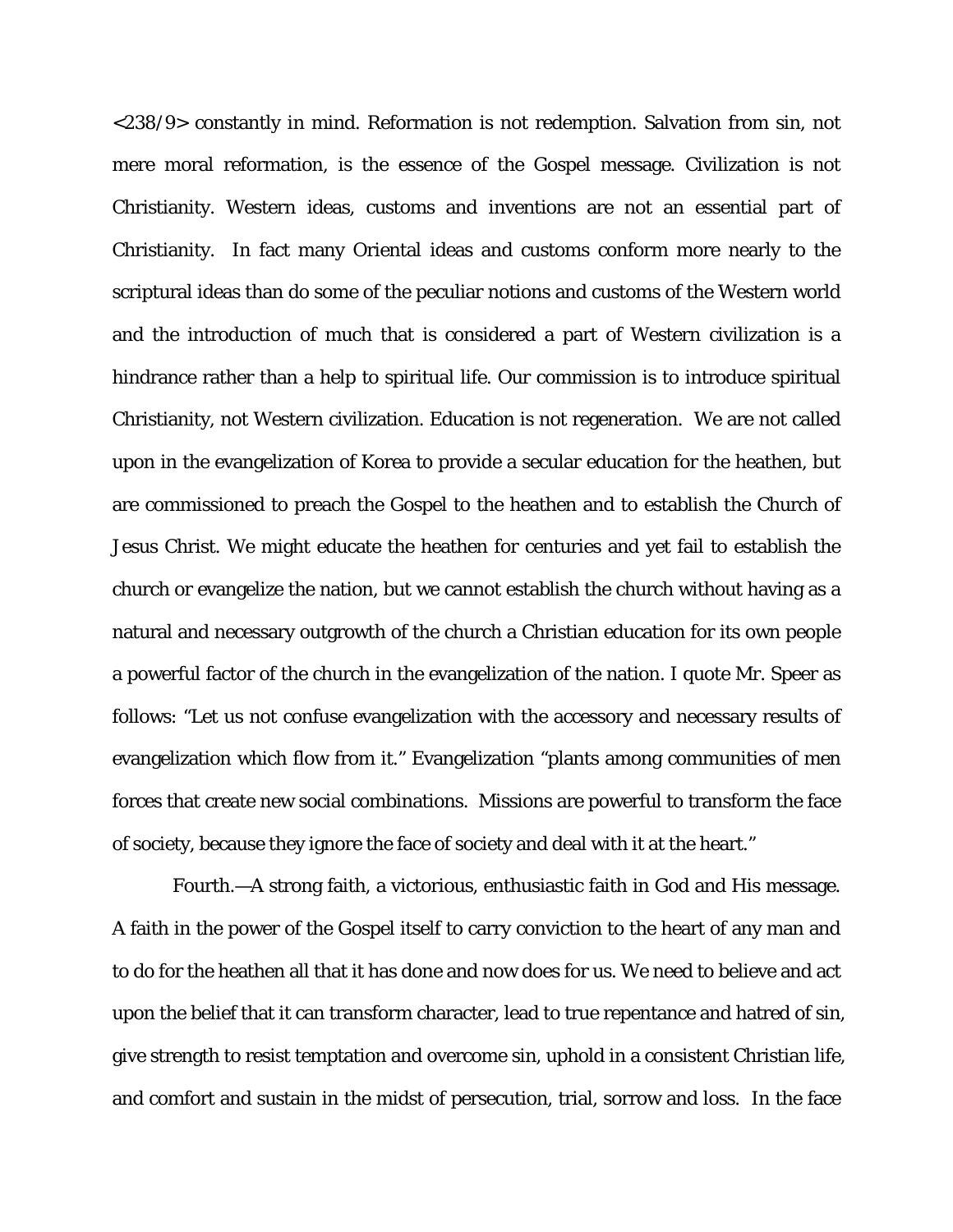of prominent failures, in spite of keen disappointment in given cases,-–one needs to grasp with a firm faith the fact that the Spirit of God can and does show His own great power in the lives of others and that through the exercise of faith these people can and do reach the same heights of spiritual attainment and enter into the same appreciation of spiritual truth which we do. Alas, too many become like those of whom a friend in another <239/40> mission wrote me "some whom long years of waiting have rather not discouraged but disciplined to expect little." Such a state of mind will not accomplish the evangelization of Korea. We need a faith which expects great things, large results, and knows that God will grant them. Faith is the evidence of things not seen, and the Spirit-filled vision can, with the eye of a buoyant, enthusiastic faith, see great results even though not yet accomplished, and can gain the victory over these feelings of depression and discouragement, and victoriously resist submission to the state of mind which expects but little. The heart is taken out of one's work,–-it becomes mere routine and drudgery, if faith has been undermined so that the note of victory is lost. I believe in enthusiasm—in enthusiastic faith. Enthusiasm may be more natural to some natures than to others, but it is a tremendous element in one's influence and has a power to communicate faith and zeal. How a real faith—a real grasp of the Gospel message and a real appreciation of the work of evangelization—can fail of enthusiasm, is a mystery. There is often far more of unbelief in our minds than we are aware of, and this unconscious and unrecognized unbelief will often explain the failure to receive a blessing and to accomplish results. "He could not do many mighty works there because of their unbelief." God delights to honor faith. He cannot work mightily in the presence of unbelief. Our own lack of faith shuts out the power of God.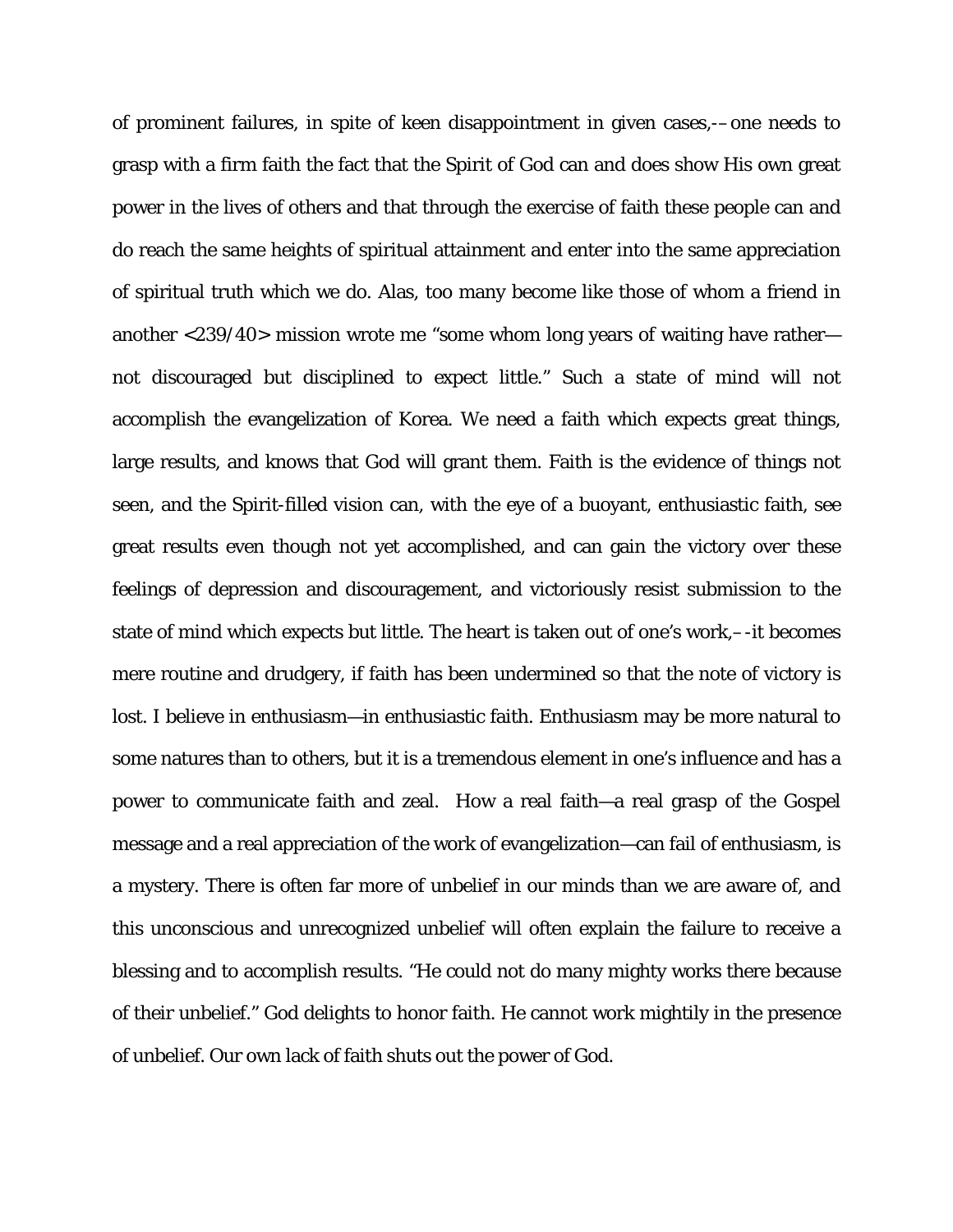Fifth.—The missionary's own spiritual life is one of the most important basal considerations or factors in evangelization. The missionary himself is the great factor in evangelization. His character, his attitude towards truth and life, determine very largely the place in evangelization which the church and those under his influence take and the influence they exert. We need to be men who will not compromise with sin, men who will set up the scriptural standard which God has set up and will not deviate one whit from that standard in their requirement. Whatever the peculiar conditions in heathendom we have no authority for letting down the Divine standard on moral questions. In dealing with ourselves we should "never couple faith in the atonement of Christ with a feeling of security in the violation of a single commandment" (Chalmers) and however lenient and loving we may be in dealing with others who have fallen into sin and come short of God's law, in their discipline the failure to set up the one standard and to brand as <240/1> sin anything short of that standard is to undermine the whole foundation of Christian morality and Christian character, and to build a church on no spiritual foundation, weak and powerless as a moral or spiritual force. Better far a Gideon's band of men thoroughly determined to make no compromise with sin and to strive for the highest and holiest attainments, than a whole host of nominal Christians satisfied to come short, taught that they may with impunity come short of the Divine standard—men who have committed spiritual suicide by a deliberate giving up of the law of God as the standard of Christian living. Dr. Dale writing of evangelists says: "What tells most is neither his earnestness nor his perfect certainty of the truth of the Christian Gospel, but the fact apparent to those who listen that his certainty rests on his own direct and personal knowledge of the eternal realities of which he is speaking." If God's Word is the standard by which our own life is regulated and if to us the spiritual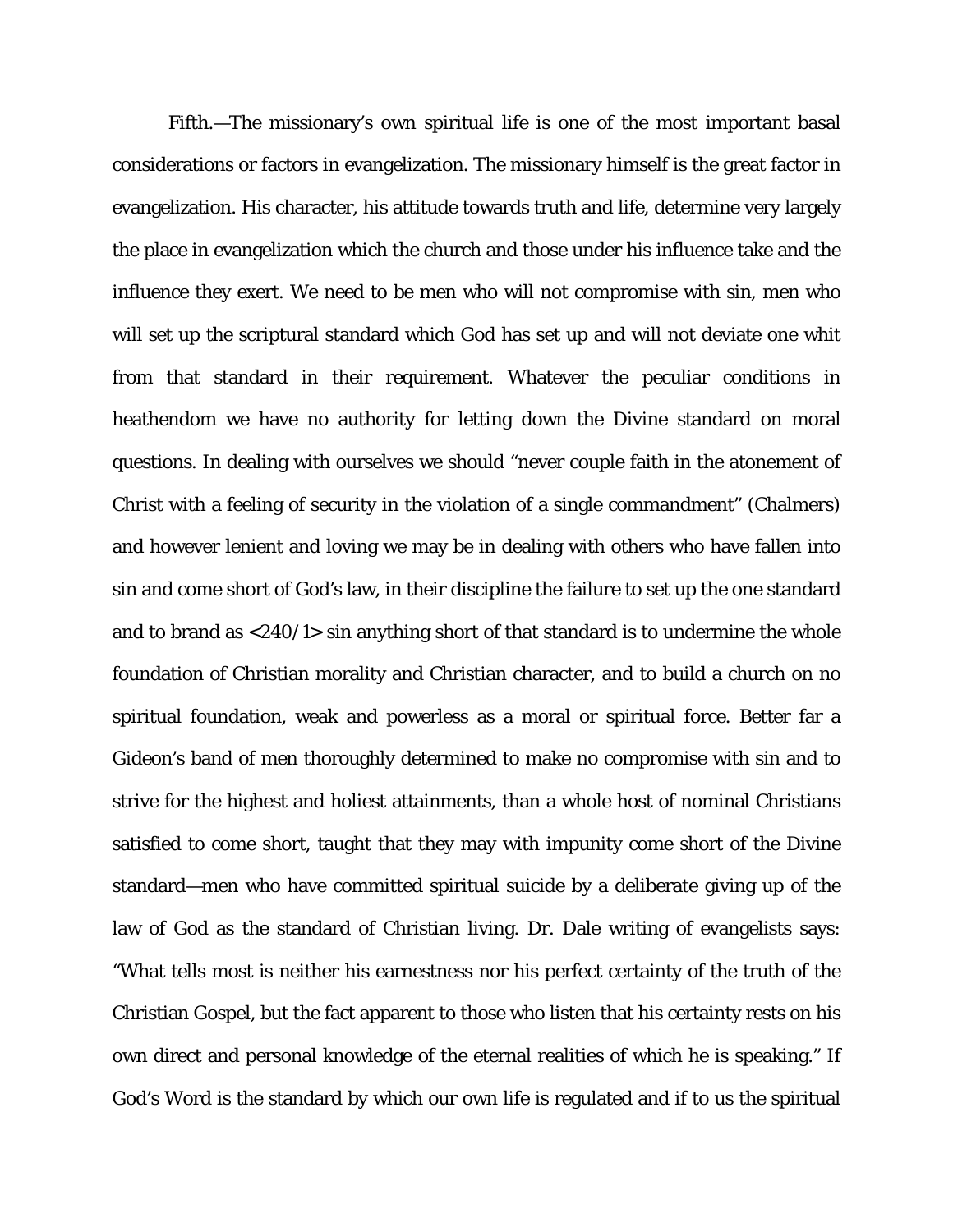blessings of reconciliation with God, our fellowship with Jesus Christ, the assurance of eternal life, are our chief joy and privilege and we daily experience them in our own lives, then we can go forth to present in all faith these spiritual privileges as the supreme gift of the Gospel unto a people whose despair will be exchanged for hope, whose darkness will be dispelled by light, whose fear and misery and degradation in sin and iniquity will give way to love and joy, peace and righteousness.

I place the above convictions foremost as the basal principles upon which any methods of evangelization must be founded, for I believe that the deep underlying convictions of the missionary have more to do in evangelization than the mere methods adopted. In fact the missionary's convictions determine the methods and policy not in their mere external form and nomenclature but in their inner principles and their daily outworking, their essence, their spirit, their life–-that which goes into and determines and is essentially the real policy and method—the vital force of them which determines their influence and results. I would therefore lay the greater emphasis upon what has already been written rather than upon the following suggested methods to be pursued in the evangelization of Korea. I shall not attempt an exhaustive enumeration of methods and I shall purposely omit some methods which are rightly and successfully used, not attempting to be either inclusive or exclusive but merely to mention a few methods adopted in our work <241/2> in Northern Korea which I believe to be the most important factors in its development.

I think these factors have been

First.–-The wide-spread preaching of the Gospel message in its simplicity. There should be a perfectly frank, candid, natural avowal of one's mission and a presentation of the Gospel message to all, to every one with whom one can come in contact as the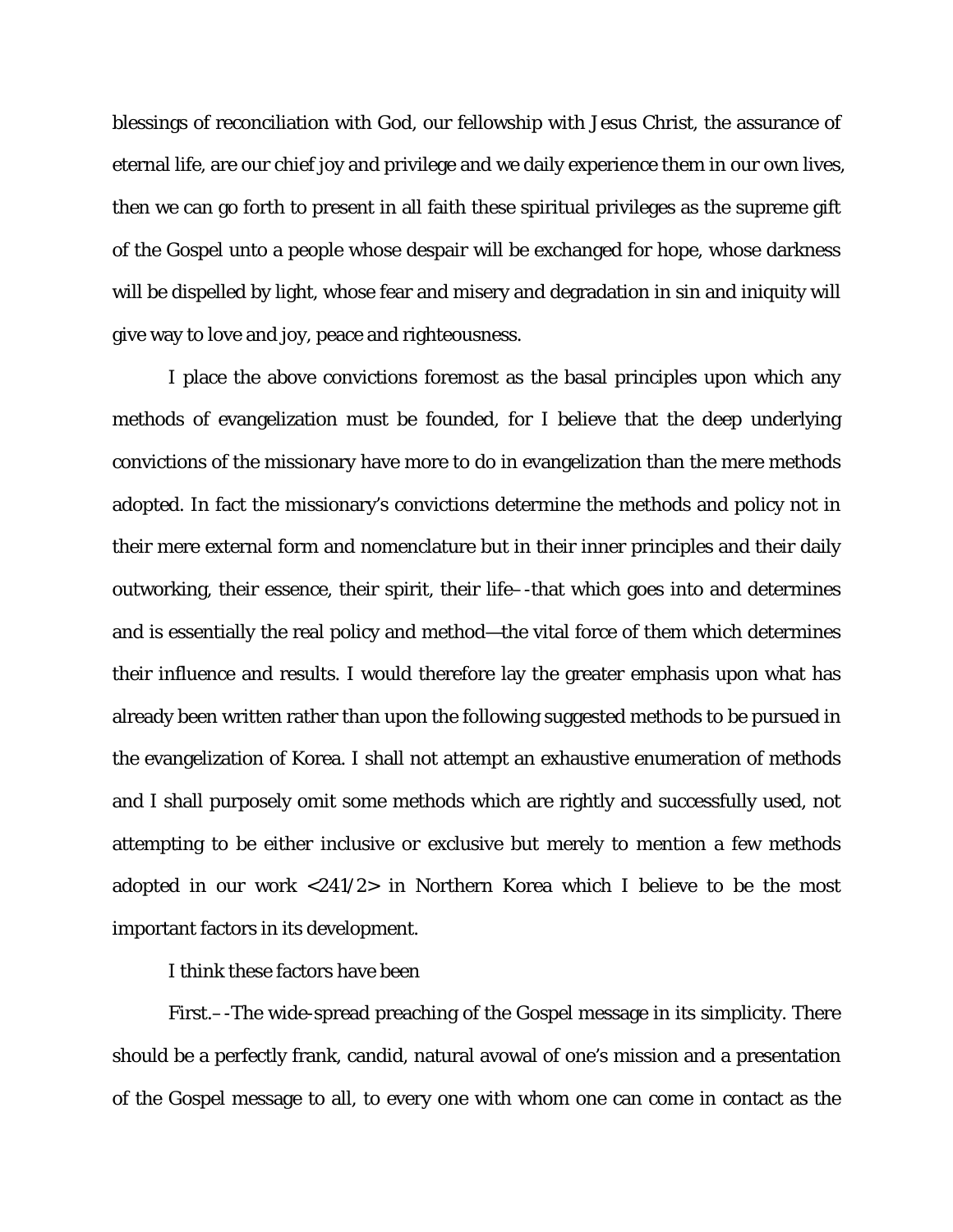most natural subject of conversation and interest, aiming to make the Gospel known over as wide an extent of territory as can possibly be covered from some strategic point as the center of operations. If the Gospel can be made the subject of conversation among the people by the wide-spread dissemination of tracts and the extended itineration of the missionary, a great point has been gained. The methods adopted to secure this will differ largely according to the personal preferences and the disposition of the missionary. Some will adopt the formal preaching to crowds upon the street or in the market place, or the opening of street chapels, but a method better adapted to the genius of the Korean people seems to me to be the constant, daily natural and informal conversation with individuals and small groups of people, in friendly intercourse along the wayside, in the inns, on the street, in the shops, in the country village, anywhere and everywhere, with the invitation to visit you in your "sarang" for further conversation on this vital topic. The wide-spread informal dissemination of the Gospel news will result in bringing to you visitors from a wide territory, while the "sarang" work will give opportunity for hand to hand, face to face, heart to heart dealing with individuals in a personal earnest way with undisturbed, clear and pertinent presentation of the claims of the Gospel, which has been most prolific in genuine conversions. In Korea what takes place in your "sarang" is soon heralded far and wide and often what is said to an individual there will reach a far larger audience than what is proclaimed to a crowd on the street. I would emphasize the value of seeking to reach a wide extent of territory in the initial stages. In the early stages of work the conversion of ten men from ten different sections will accomplish more than the conversion of ten men in one section only, for each one of these ten becomes the subject of conversation over a wide area and the Gospel news is thereby spread abroad to a far larger audience; instead of one group of Christians being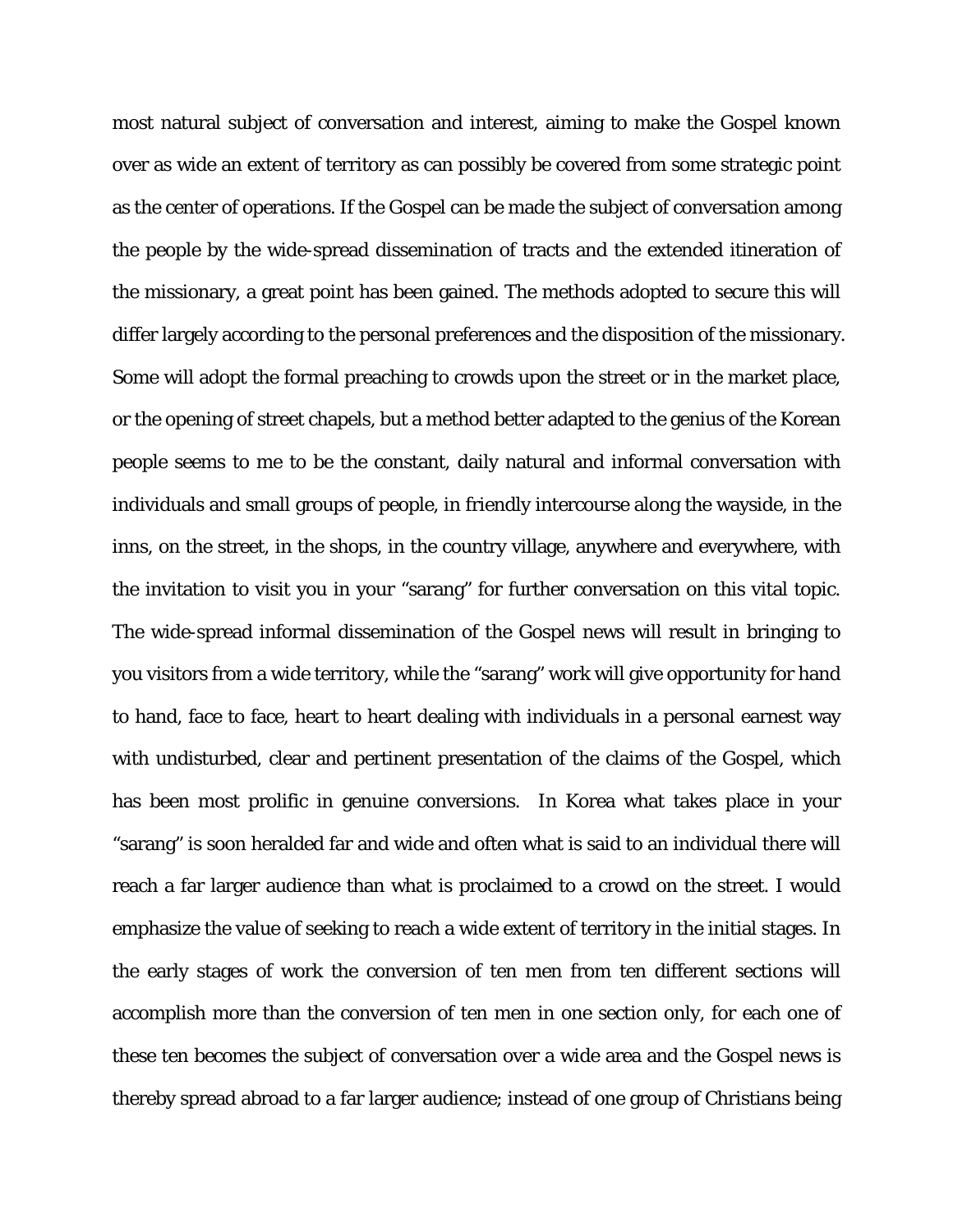formed, one may soon have ten places of worship each to be developed into a church.  $<$ 242/3 $>$ 

Second.—The use of the Bible. Emphasis should be placed upon the fact that your message is not yours but the message of the living God, whose existence and the inspiration of whose word are facts to be proclaimed, not propositions to be proved. Rest your authority upon the Scriptures, the authoritative Word of God, which claims man's obedience. Get men to read it—read it to them and make it known as God's message which speaks for itself and needs no apology. Dr. Chalmers says: "We firmly believe that there is no one position of theology which can be more strongly and more philosophically sustained than the self-evidencing power of the Bible." Keep oneself in the background, one's own knowledge and wisdom and superior powers of argumentation and discourse, and keep in the forefront the Word of God, which is the supernatural agency of the Spirit of God for reaching the hearts of men with God's authoritative claim upon them. By far the most efficient means for the evangelization of men is the Bible itself, and our efforts should be to get it into the hands of men, to arouse in them a desire to read it, to constantly appeal to it as the source of our authoritative message and as containing God's own message to men for their welfare and happiness and as being of inestimable importance to them. I believe in the use of tracts, but primarily as a means of explaining the Scriptures and to lead to a study of the Scriptures. To this end I should advocate the use of such tracts as "The Nevius' Catechism," "Discourse on Salvation," "The Two Friends." "The Guide to Heaven," and Mrs. Jones' most helpful primer for those who cannot yet read the Korean character. These, however, are powerful, because they are a simple presentation of fundamental Scripture truths and turn the attention of the people to the Bible itself.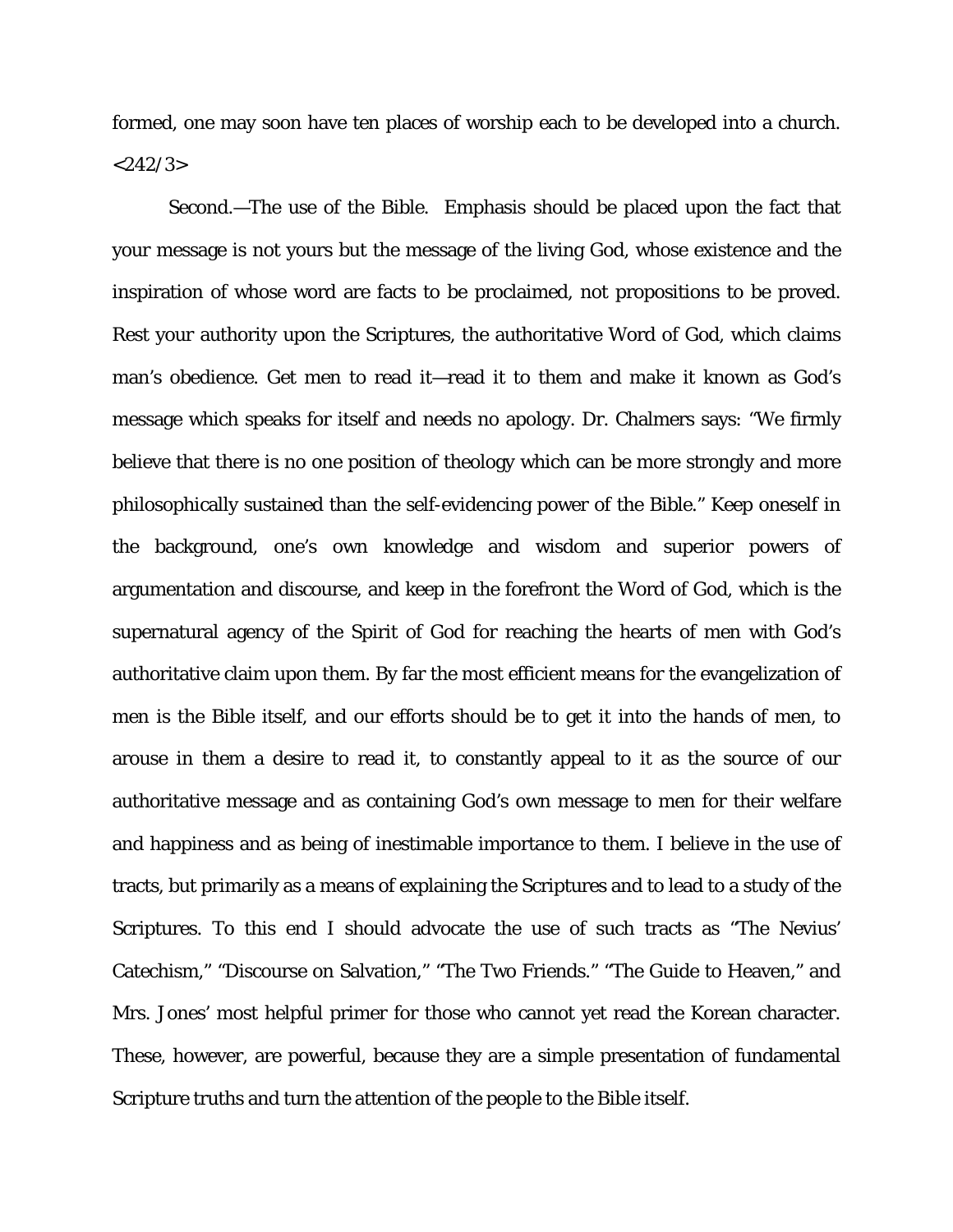Third.—The Catechumenate. Particularly in the initial stages of work and for the conservation of the results of one's preaching and teaching, I look upon the public reception of catechumens as one of the most effective methods and one of far reaching influence. Just as soon as a man gives evidence of a knowledge of sin, of a desire to worship God, and of an acceptance of Christ as his Saviour from sin, he should be encouraged to make a public confession of sin, of faith in Christ, and of his intention to lead a Christian life. The object of it is three-fold: first, it assists a man to reach a decision, and the very decision is a means of strengthening him, helping him to cut loose from <243/4> his past life and ideas by holding before him a definite step to be taken; second, it is a formal recognition of his desire to be a Christian and an enrolling of him in a class for instruction so that he becomes connected with the church in a way that necessitates some provision for his systematic instruction and oversight; third, it is a means of witness bearing to others and puts him in the position of at once making known to others the fact that he has identified himself with Christianity. Reception into the catechumenate is an extension of the hand of Christian fellowship, encouraging one in his first formed intentions to renounce heathenism and accept Christ. I look upon it as more particularly valuable as an agency in the early stages of work furnishing a means of recognition and organization of first converts before the church with its baptized membership and fuller organization becomes the more prominent exponent of Christianity. The more systematic and thorough the Biblical instruction of the catechumenate, the more valuable will this factor prove in evangelization.

Fourth.—The infusion of an enthusiastic evangelistic spirit into the first converts and continuously into the whole church. The importance of this can scarcely be exaggerated, and it is worth our while to wisely plan to develop this and to avoid the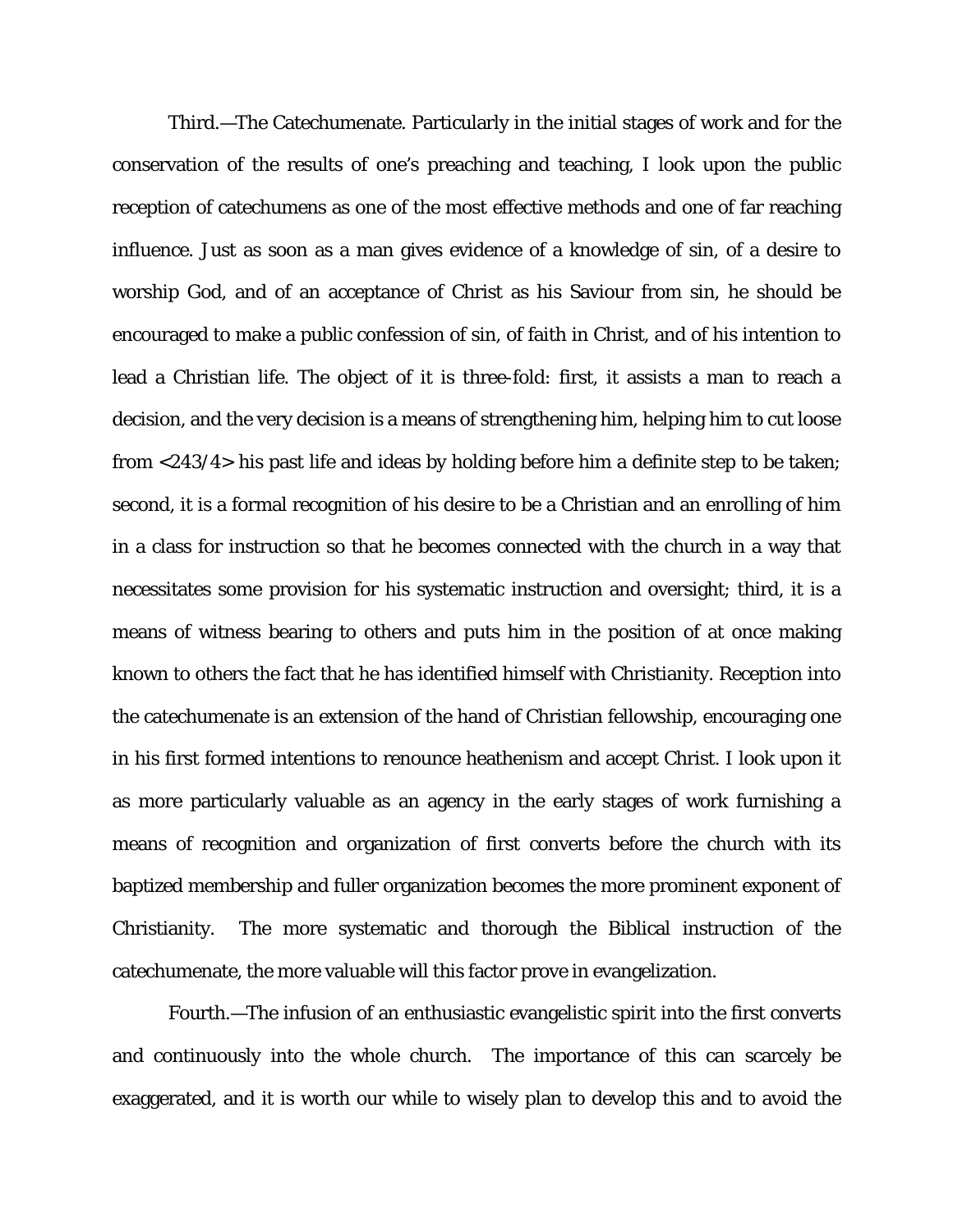development of the opposite spirit of service where mercenary motives develop apparent evangelistic zeal. For this reason the employment of men and women to preach in the early stages of work, and the use of much money in initiating work of any kind, is to be deprecated, for thereby people are attracted by an unintentional appeal to mercenary motives to make profession of Christianity. The inculcation and development of an overwhelming desire to make known to others the message of salvation which brings peace and joy with the sense of forgiveness and reconciliation with God, simply from an experience of the same in one's own heart, will do more than any other one thing for the wide-spread evangelization of Korea. When this spirit of voluntary, joyful, enthusiastic propagation of the truth has become characteristic of the early converts and the church, the employment of men proportionately with the development of the church will not be a hindrance but a help to evangelization. I am satisfied, however, that this spirit can be secured only through the deep convictions of the missionary, working out in his own life this same enthusiastic evangelistic spirit, so that by example rather than by exhortation he infuses this spirit into <244/5> the first converts who come into closest contact with him, reading and knowing his inner real self most clearly. Real enthusiasm begets enthusiasm; conviction begets conviction. A man all on fire with and dominated by this spirit is a tremendous power, and the cumulative force of a whole church of such men is more irresistible than an avalanche. A church constantly at work seeking to convert men–-peddlers carrying books and preaching as they travel selling their wares, merchants and inn-keepers talking to customers and guests, travelers along the roads and on the ferries telling of Jesus and His salvation, women going to the fields, drawing water at the well, washing clothes at the brooks, or visiting in heathen homes, all talking of the Gospel and what it has done for them is a method of evangelization than which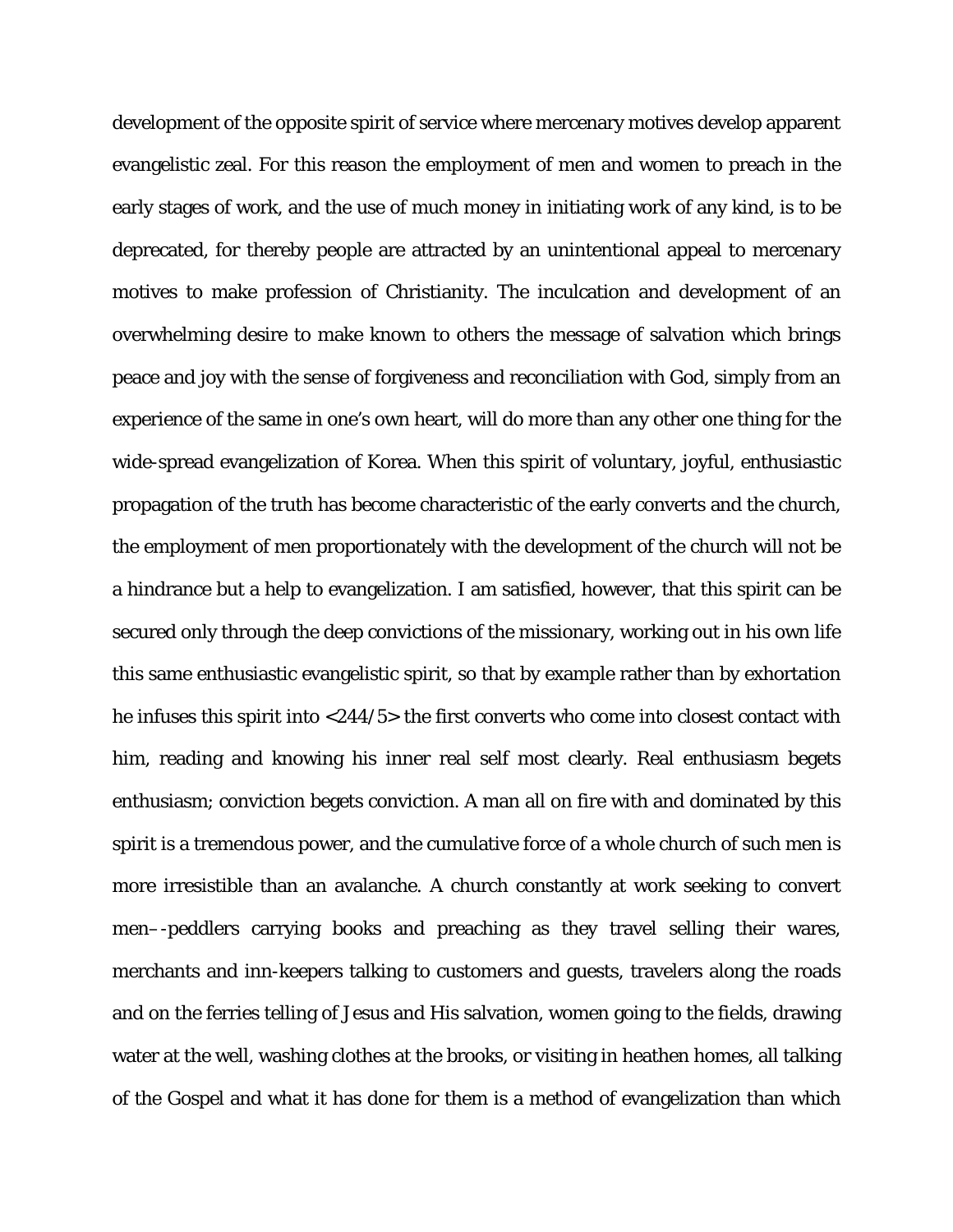none is more powerful. To Yi Yeng En—now with the Lord—I ascribe the greatest influence in the development of this spirit in our Northern work. He never allowed a man to pass the examination for admission to the catechumenate or the church without impressing upon him this as his first duty and privilege as a Christian. From him came the practice of questioning the advisability of admitting to the church any one who had not first made known to his family and neighbors what great things the Lord had done for him. I do not hesitate to place this as the foremost factor in the wide-spread development of our work in Northern Korea.

Fifth.—Bible Study Training Classes. For the development of the church as the great evangelistic agency I know of nothing aside from the Sabbath services for Bible study and worship, more perfectly adapted to the conditions in Korea than the system of Bible study training classes which has already become such a great factor in our work. They are adapted to the genius of the Korean people and fit in admirably with their methods of life and study. As explanatory of these classes I quote from an article prepared by Mr. Hunt, of Pyeng-yang, as follows: "The education of the whole church, all its membership, young and old, literate and illiterate, is being undertaken systematically and largely by training classes in which *the* textbook is the Bible. Some of these are representative in character; the attendance coming from every part of the field; others are local, meant only for the members of a particular group. Some are attended only by men, others only by women, but in most of the country classes both men and women are taught, though in <245/6> separate divisions. Sometimes these classes are taught entirely by the missionaries or by the missionary and several helpers, but more often by the helper alone. Bible study is the object of the class, but prayer, conferences and practical evangelistic effort are prominent parts of the work . . . The Christians have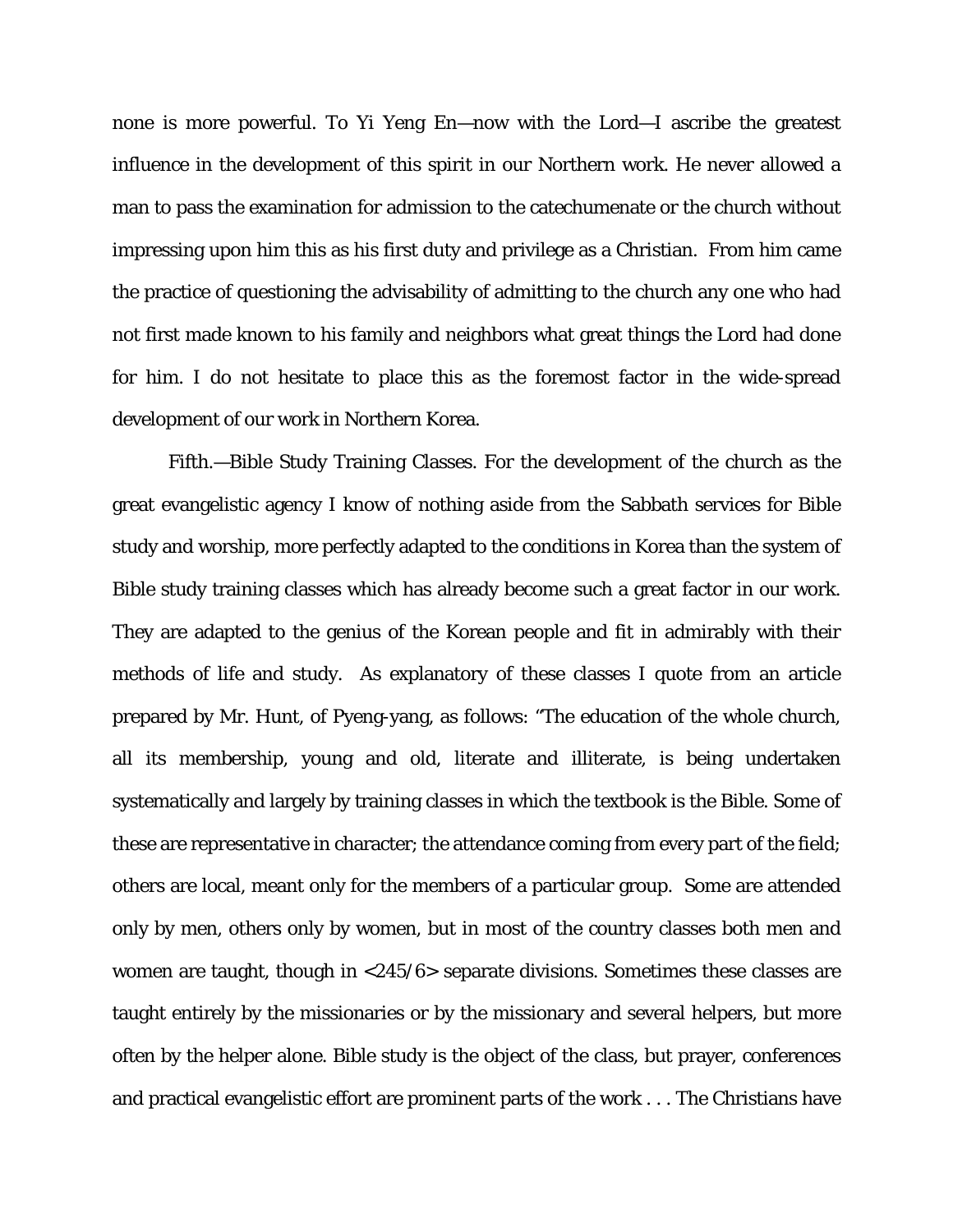learned that it is only right to put aside their occupations for several weeks each year for the special study of the Word of God . . . . This method is honoring to God's Word and teaches all the authority of God in their lives. His word, rather than that of the helper or the missionary, early becomes the Christian's rule of faith and practice. This method of education tends to bring about a mutual understanding between the rank and file, and the leaders, helpers and missionaries, so unifying the young church that it presents a solid front and is made more of a power in the midst of heathenism. The surest way to make a distinction between the church and the world is to set men to study the Bible and to preach its truths. This system is cumulative in its results. . . . It makes of the church an army skilled in the use of God's Word. Among the many advantages of these classes is that they afford an occasion to develop qualities of true leadership. Opportunities for preliminary training and trial as well as for more careful selection are almost without end." To this I would add that the classes cannot be begun too soon, for in their essential features they are applicable alike to inquirers and catechumens, church members, leaders, helpers, evangelists, and the ministry itself, to women and children as well as to men, to the ignorant, even those unable to read as well as to the educated scholars. The whole church is made to feel the result of these classes, and from them the men go forth with an enthusiasm and an evangelistic zeal coupled with a knowledge of the Scriptures which enable them to become intelligent as well as zealous heralds of the Gospel message.

Sixth.–-The development of trained helpers, evangelists and ministers. This is an integral part of evangelistic work. Here is specifically the province of mission educational work which, I believe, should be a development from within the church, a result of, and indissolubly connected with, the evangelistic work; it in turn becoming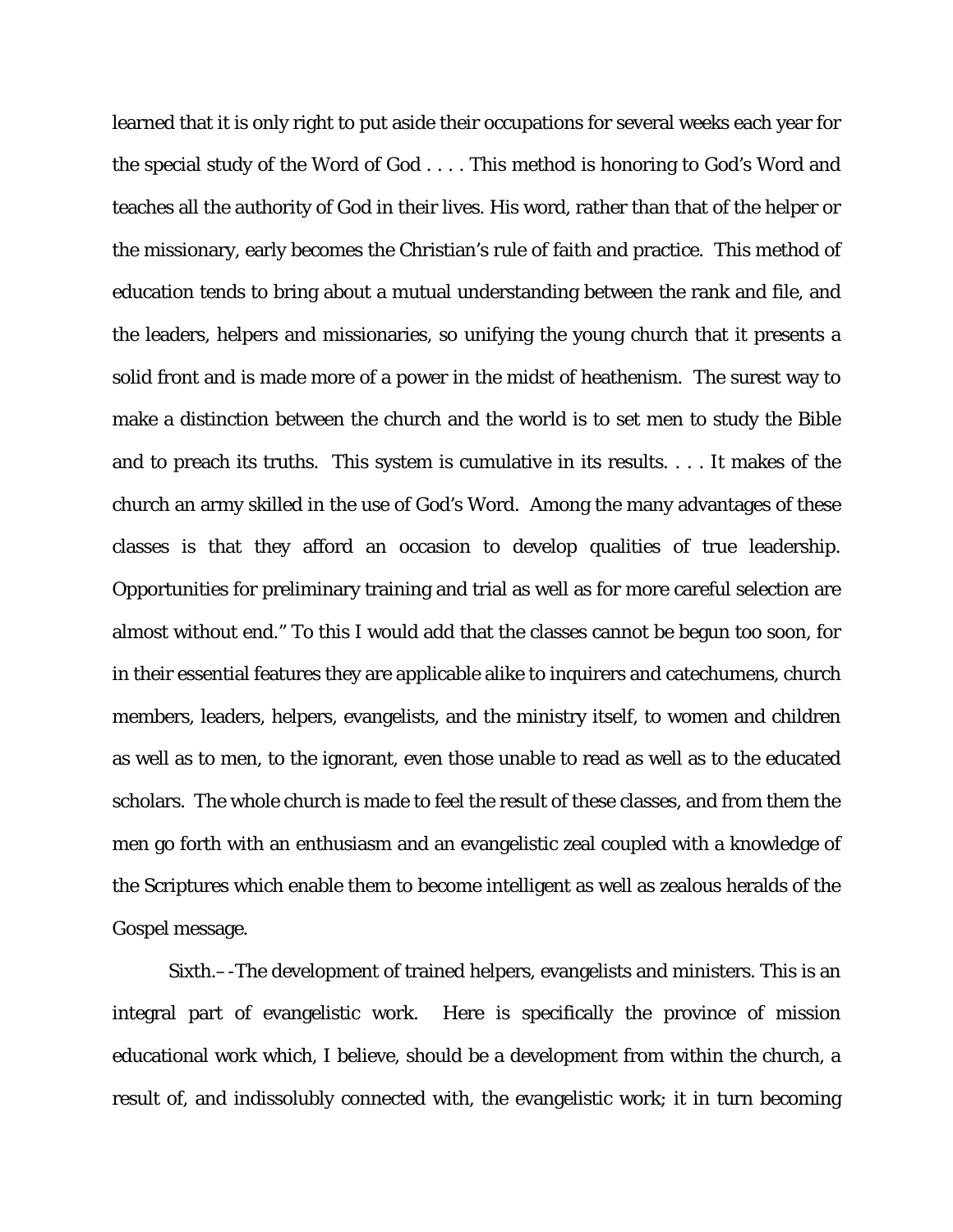one of the powerful factors in producing a geometrically progressive advance in evangelization. It is only a perversion of educational work which is brought into an antagonistic relation to evangelistic work. Since the <246/7> complete evangelization of any land will be effected only through the agency of native evangelists and pastors, the development and training of these becomes, with the establishment and growth of the church, an increasingly important phase of evangelistic work. The foreign missionary is the important agency in the initial stages of evangelization for the foundation and establishment of the church, but the native church itself must become the agency for the complete evangelization of the nation, and from the church should come the institutions and the men which are to be the permanent factors. In the development of these leaders we need to provide for the training of two classes of men. In Korea, for years to come, the bulk of the work of leading the church must be done by men who show gifts for such work but who cannot be given the thorough preparation for the ministry which is the result of a common and high school, a collegiate and seminary education. We want and must have some such men, but all experience shows that the number of such men is never equal to the demand, not even in the church at home with its elaborate system of collegiate and theological education. We must make provision for this systematic and thorough theological instruction for the training of a ministry, but we must also in the meantime and for years to come depend even more largely upon a class of men taken from among the more mature Christians who can be taken through a course of instruction less absorbing of time and not too exhaustive of the mental and physical strength of the men. Since the preparation of most of this paper there has come into my hands an article written by our beloved secretary, Dr. F. F. Ellinwood, whose counsel and guidance have been such helpful features in the establishment and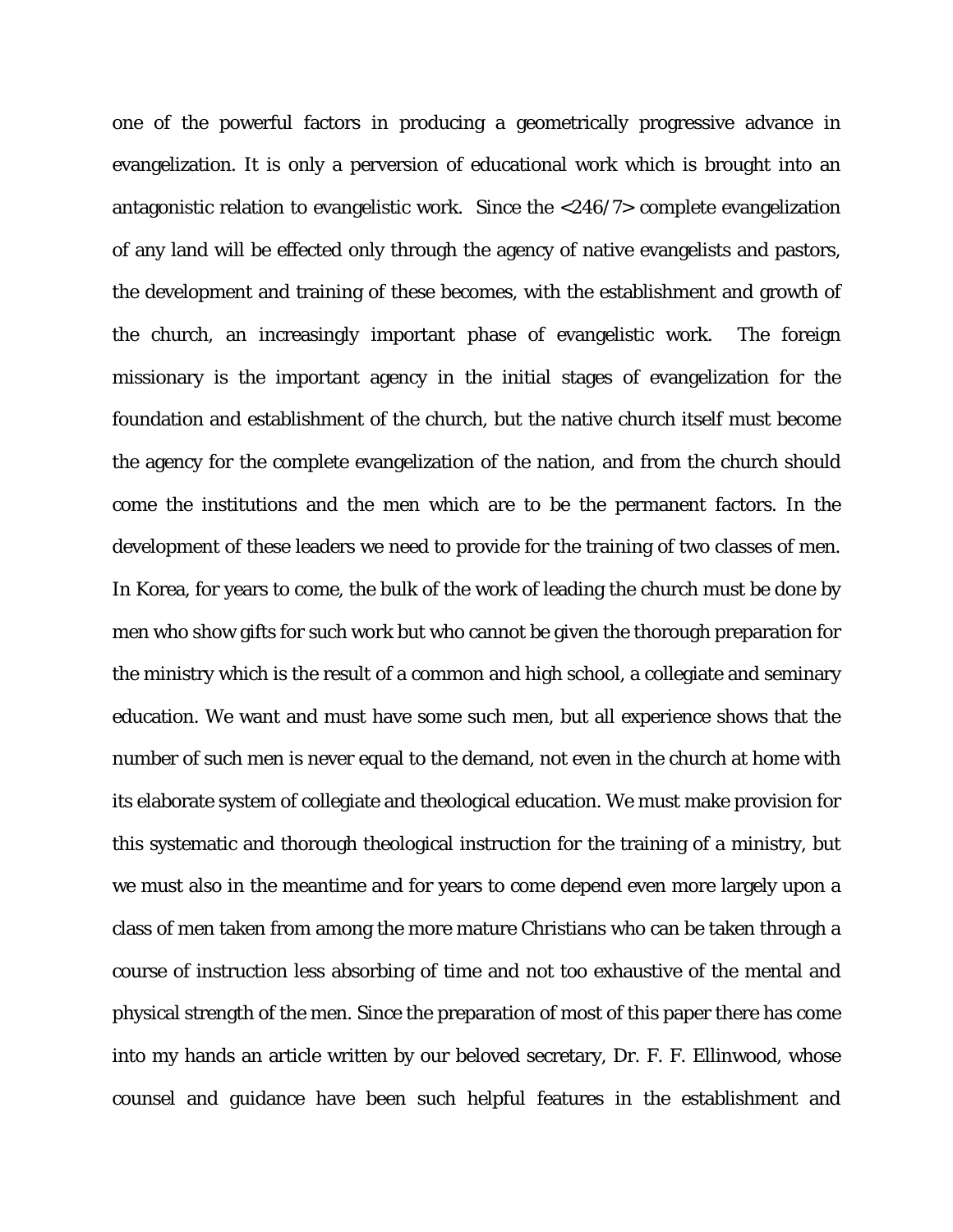development of mission work in Korea, and who today, in America, rejoices with us over the results of the work of the Spirit of God in Korea these twenty years. It is particularly appropriate that I should close this paper by quoting from that article that which expresses better than I can my own convictions on this factor in evangelization as follows: "I have spoken of individual training, but each mission should at an early day make provision for a more systematic and thorough ministerial education. . . . I urge this as a means to the ultimate end of evangelization. I am more and more persuaded as the years go by that the educational work on our mission fields should be directed mainly to this specific end, <247/8> that the great spiritual aim, namely of the conversion of men, should uniformly and always take the lead. An excellent plan is now found in many missions of forming normal classes for Bible study to which the field workers are called for a limited time during the season less favorable for itineration. Such periods of study are valuable not only for the instruction given, but for the opportunity of gaining a spiritual uplift for both the missionary and his helpers. I would gladly see a normal department connected with our most thoroughly established missionary colleges, so that while some students gain an advanced preparation, others may be fitted for immediate work. . . . As relating to the ordinary missionary boarding-school on the one hand and the secular college on the other, there should be greater prominence given to the training of preachers and religious helpers. . . . I am not sure, but it would be better economy of our resources, always too small, to give greater comparative attention to an older class of pupils, carefully selected with reference to their intellectual ability and spiritual qualifications for evangelists. . . . I am persuaded that the great volume of our educational work should be directed toward the simple preaching of the Gospel, and to the training of men by short courses for that purpose. The hope we entertain for the